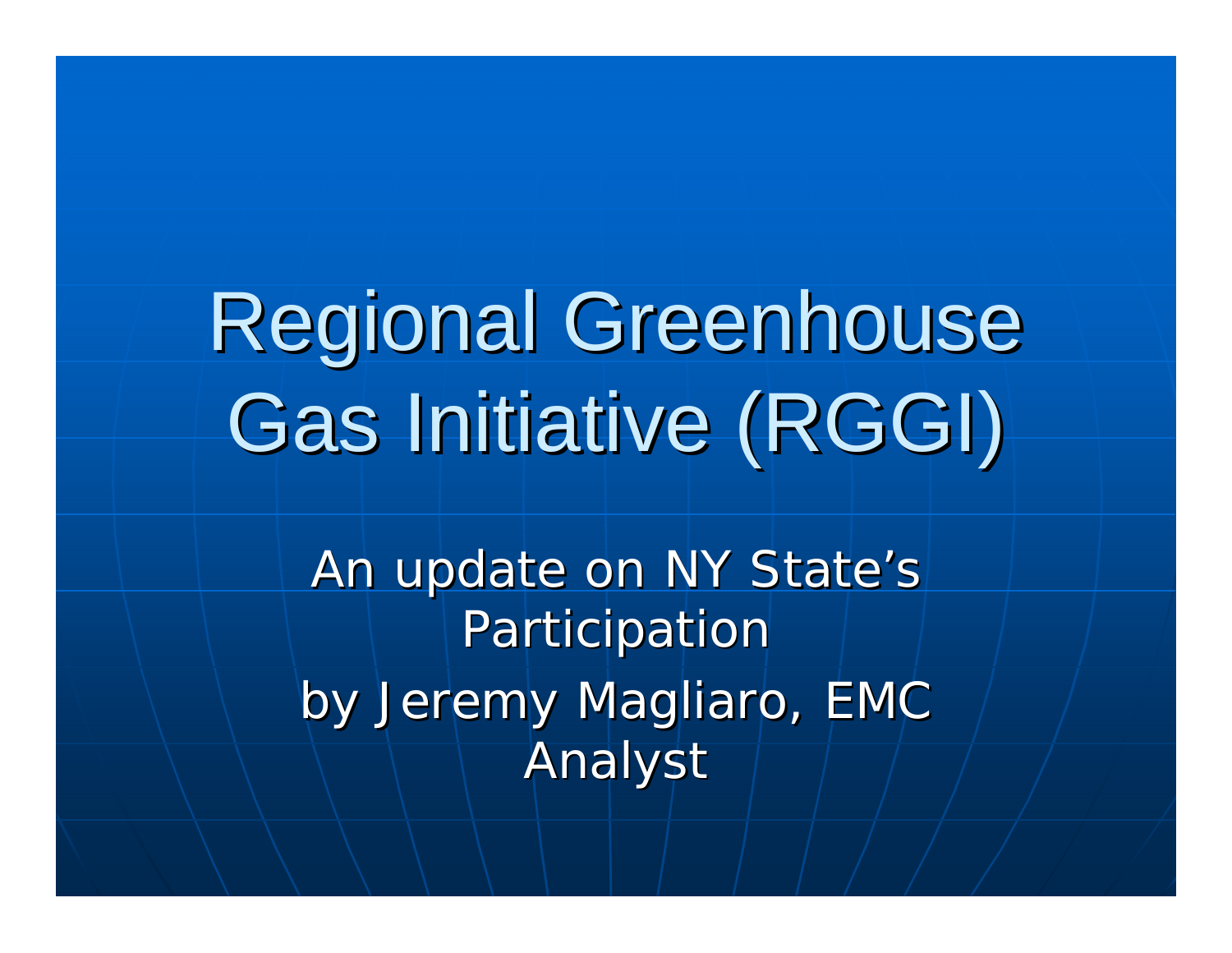## What is RGGI?

- **9 Participating States**  $\blacksquare$  PA, MD, Wash D.C. and Eastern Canadian Provinces are observing.
- **Initiated by Gov. Pataki in** 2003
- $\blacksquare$  The Goal: To Design a Regional "Cap & Trade" Program for CO<sub>2</sub> emissions from power plants.
- nttp:/[/www.rggi.org](http://www.rggi.org/) =

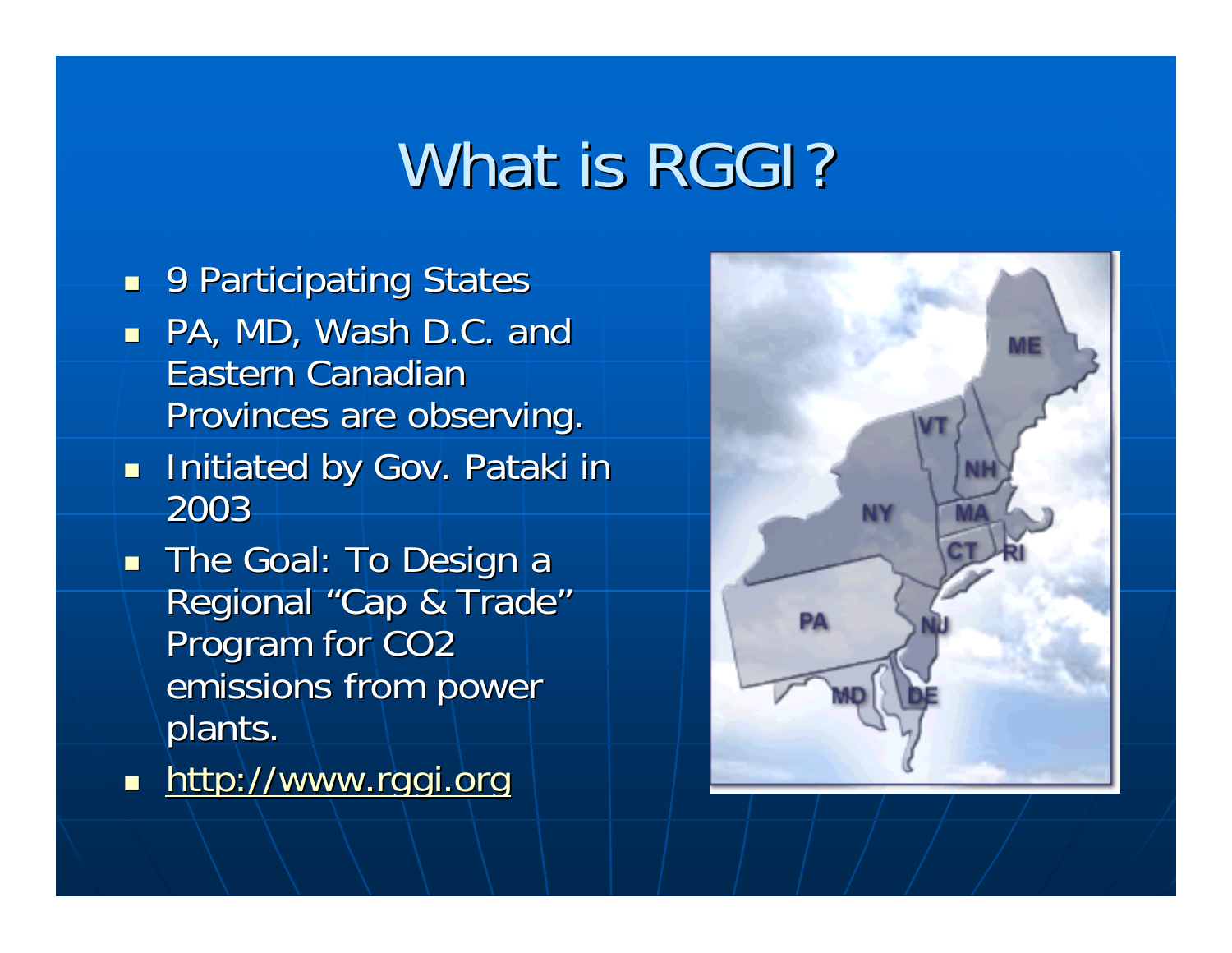#### How would a Regional "CAP and TRADE " Program for  $\mathrm{CO}_2$  work?



**Power Plants only (now).** 

 $\blacksquare$  States must all agree on a level of CO $_2$  emissions that  $c$ annot be exceeded  $=$ **CAP**.

 $\blacksquare$  The CAP is then  $\blacksquare$ distributed to various emissions sources (i.e. power plants)  $=$ **ALLOCATION ALLOCATION**.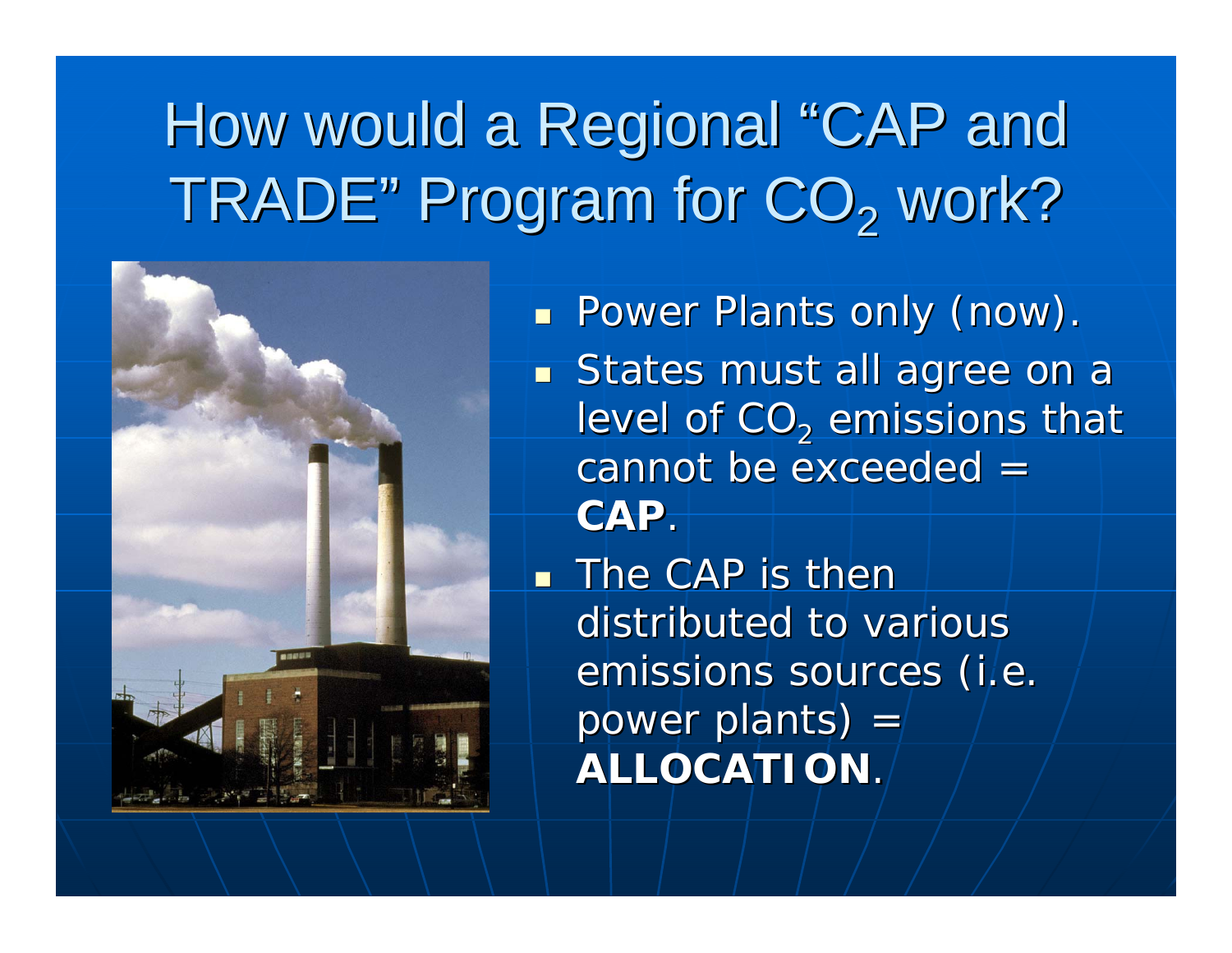## Cap & Trade...Continued

H

- **Power Plants that cannot meet** their individual allocations, can purchase emission credits from other power plants = TRADE.
- $\mathbb{R}^2$  $\blacksquare$  A certain percentage of Allocations are **retired** over time to meet emissions reduction goals.

 $\mathbb{R}^2$  $\textcolor{red}{\blacksquare}$  2001 Climate Change Action Plan & NYS Energy Plan calls for 10% & NYS Energy Plan calls for 10% reduction below 1990 levels by 2020.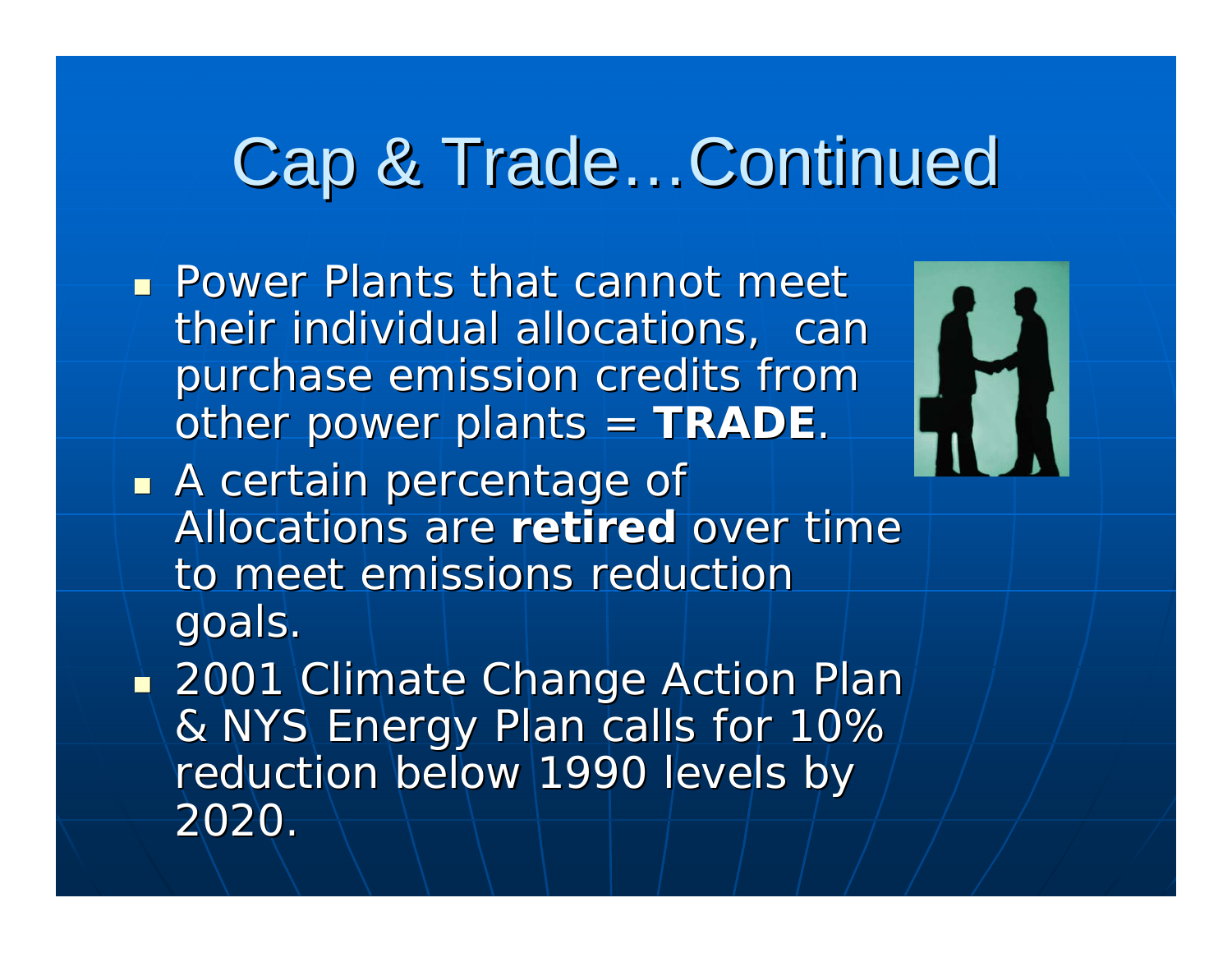## **Benefits of a Cap & Trade System**



**Emissions costs are "internalized" Emissions costs are "internalized**" .

- $\mathbb{R}^2$ ■ Trading minimizes economic impacts to<br>— power plants – low hanging fruit.  $\sim$ – low hanging fruit.
- $\mathbb{R}^2$  $\blacksquare$  Setting a cap on CO $_2$ scarcity. Scarce resources have value.

 $\blacksquare$  CO $_2$  is a very "liquid" commodity.

 $\mathbb{R}^2$ Liquidity allows for emissions credit **projects = projects = profects = pro**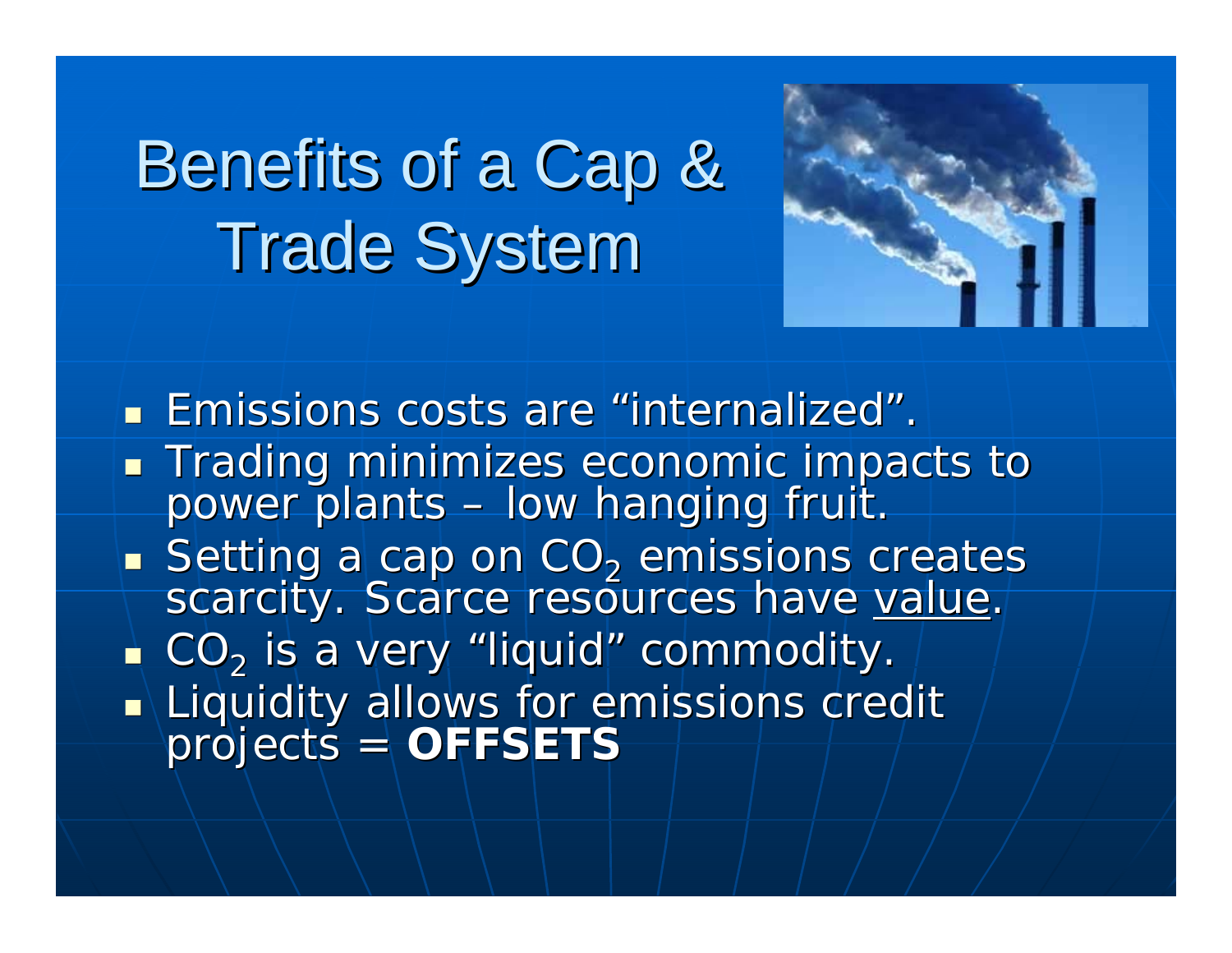## What are Offsets?





**Greenhouse Gas** (GHG) Emission (GHG) Emission **Reduction Credits** from non - power plant sources. Such as:

**Landfill Gas Recovery Reforestation**  $\blacksquare$  Energy Efficiency **Renewable Energy** Must be Must be **Additional Additional**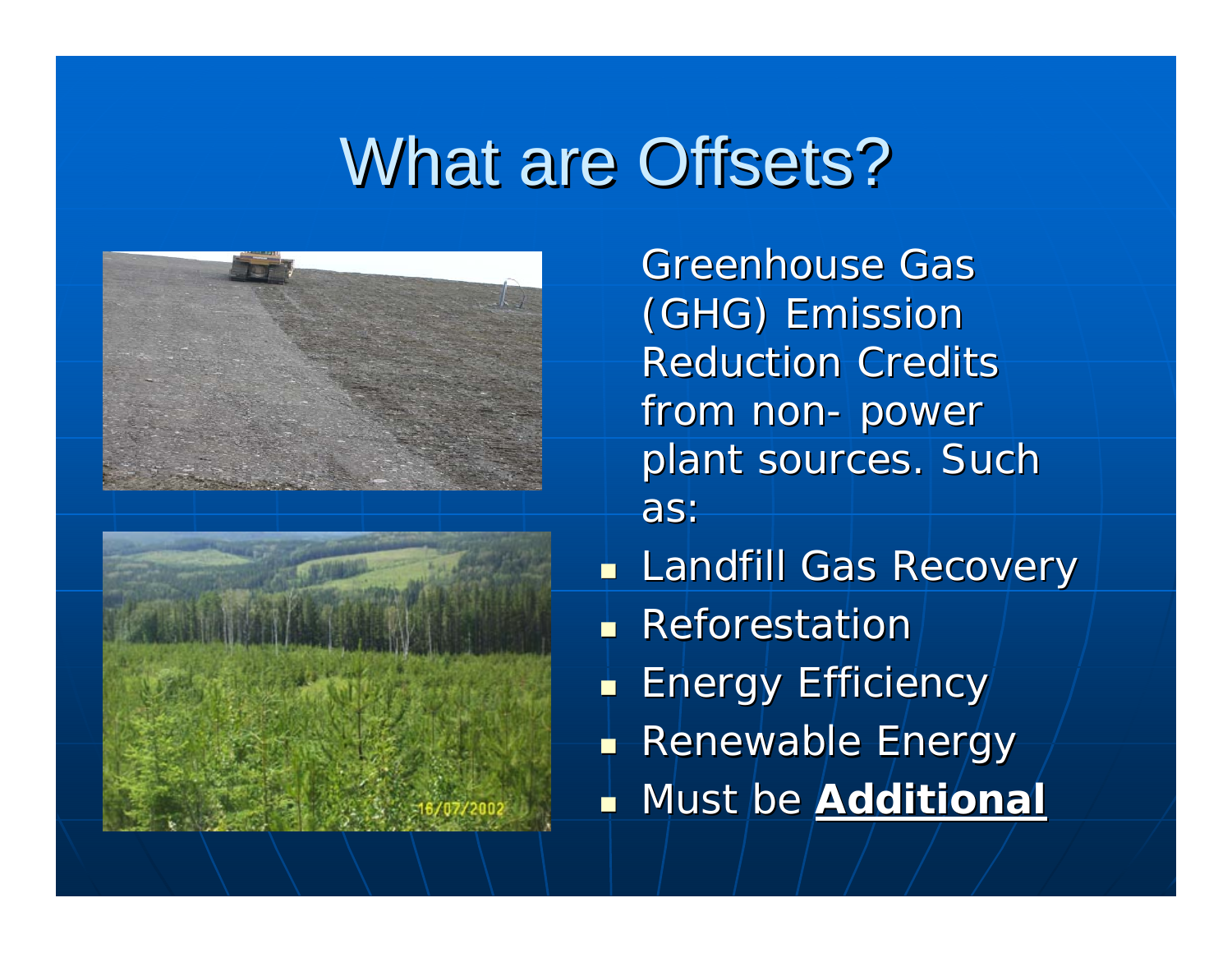## Where is RGGI now?

- $\mathbb{R}^2$ **Aiming for draft model rule by April,** 2005.
- $\mathbb{R}^2$ **RGGI States are trying to agree on Caps** and Allocations
- **BETH Multi-state committees are developing** standards for easily quantifiable offset projects (landfill gas, aforestation, SF6, EU (Kyoto) retired allowances.) EU (Kyoto) retired allowances.)
- $\mathbb{R}^2$  $\blacksquare$  Trying to structure the program so that  $\bar{\rho}$ other states can easily join.
- $\mathbb{R}^2$ **Potential Start Dates January 2008.**